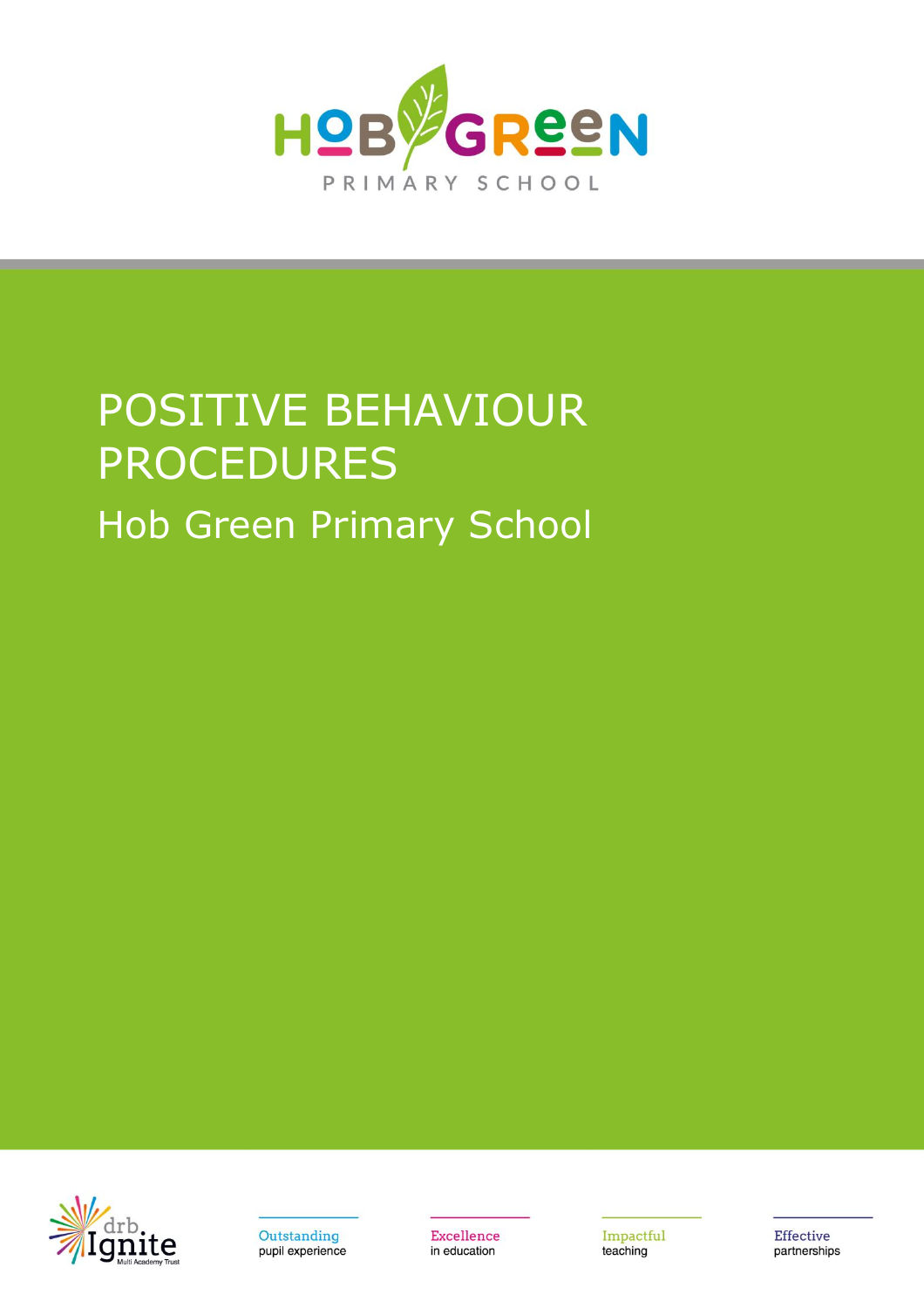

# **Behaviour Procedures** *Hob Green Primary School*

# **Background**

As a member of the drb Ignite Multi Academy Trust, we follow the Trust's *[Behaviour Policy](https://drbignitemat.org/wp-content/uploads/PDF/Schools/Policies/Education/Behaviour-Policy.pdf)*. This can be found on our school website and also on the Trust's website. These Positive Behaviour Procedures reflect how our school will follow and implement the Trust's Policy and are contextualised to meet the needs of our unique school community. Meeting the diverse needs of our pupils will always be the foremost consideration of both the school team and the Trust.

# **Creation of an environment with good relationships and learning behaviours**

We believe that effective, transformational teaching and learning requires excellent behaviour and attitudes in all aspects of school life. As such, we aim to create a purposeful environment by paying attention to key aspects of our provision.

| <b>Relationships at</b><br>the centre of our<br>vibrant school<br>community                                         | We believe that strong relationships support pupils to<br>feel safe and valued. We prioritise the building of caring<br>and responsive relationships for everyone in school                                                                                                                                                     |
|---------------------------------------------------------------------------------------------------------------------|---------------------------------------------------------------------------------------------------------------------------------------------------------------------------------------------------------------------------------------------------------------------------------------------------------------------------------|
| <b>Structures</b><br>encouraging<br>good learning<br>behaviours,<br>healthy<br>relationships and<br>self-discipline | We have clear rewards, sanctions and consequences in<br>place. These are supported by structures that encourage<br>good learning behaviours and self-discipline. In addition,<br>we train staff consistently to ensure that they are<br>confident and able to effectively manage behaviour<br>inside and outside of classrooms. |
| <b>Promotion of self-</b><br>awareness,<br>confidence and<br>esteem                                                 | We encourage pupils to value, honour and respect<br>themselves and others. We are proud to be engaged in<br>the UNICEF Rights Respecting Schools Programme which<br>helps our pupils become self-aware, confident and<br>empathetic young people.                                                                               |

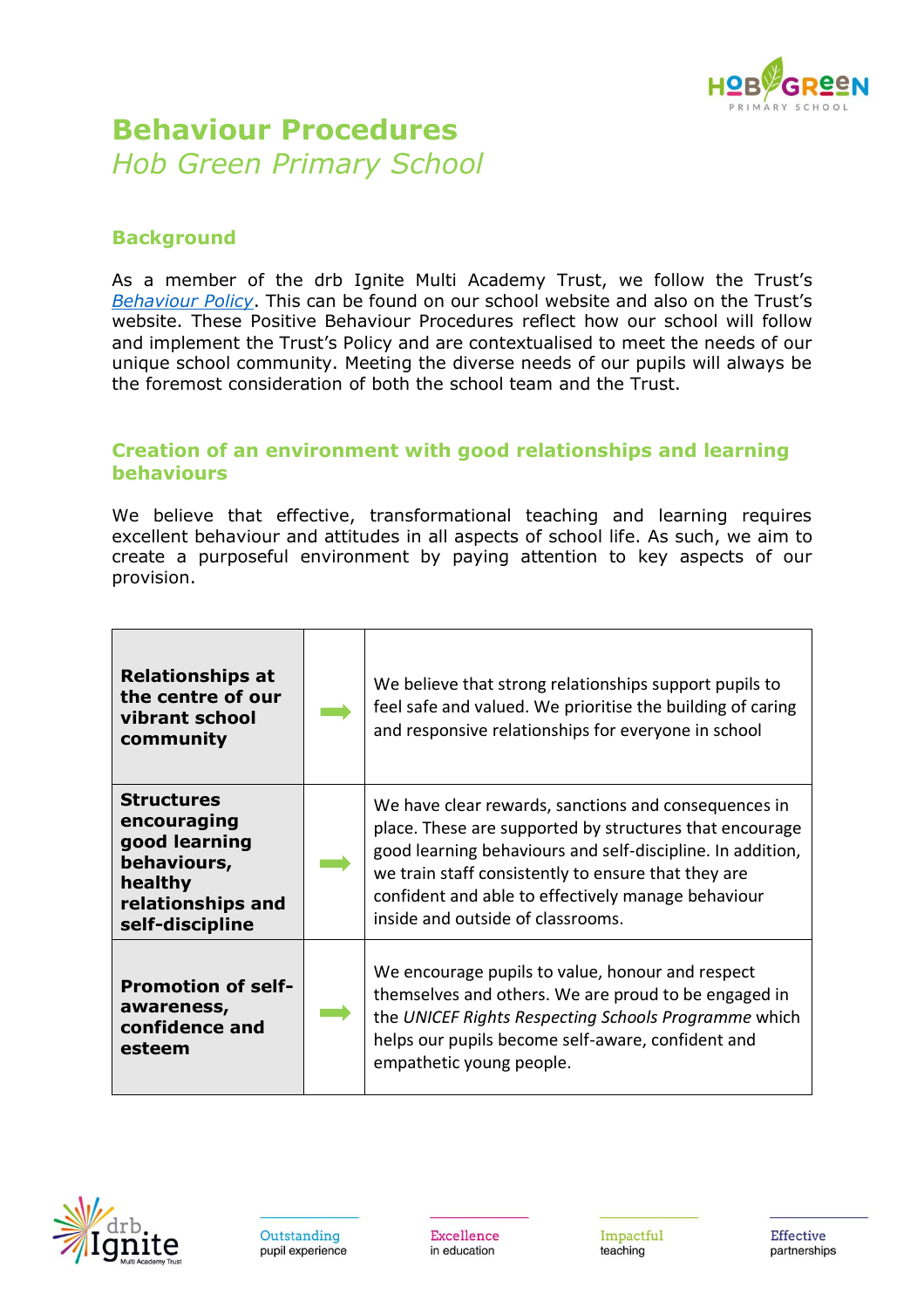

| <b>Provision of a</b><br>safe environment              | We ensure that there are always sufficient numbers of<br>staff to ensure that pupils are physically safe and free<br>from harm. In addition, we ensure that all pupils are<br>taught about personal safety and that incidences of<br>violence, bullying or harassment are not acceptable and<br>will be dealt with swiftly and consistently. |  |
|--------------------------------------------------------|----------------------------------------------------------------------------------------------------------------------------------------------------------------------------------------------------------------------------------------------------------------------------------------------------------------------------------------------|--|
| <b>Early intervention</b>                              | We try wherever possible to be proactive rather than<br>reactive when dealing with challenging behaviours and<br>situations. This helps to keep school a calm and happy<br>place for all pupils to enjoy their learning and<br>friendships.                                                                                                  |  |
| <b>Strong</b><br>relationships with<br>parents/carers  | We see parents and carers as partners in supporting<br>children's wellbeing and learning. We aim to build<br>meaningful and reciprocal relationships with parents<br>and involve them actively in reviewing and<br>implementing all behaviour procedures.                                                                                    |  |
| <b>Encouraging</b><br>responsibility<br>from the start | At every age, we actively teach and encourage pupils to<br>take responsibility for their actions and to reflect on the<br>impact for those around them.                                                                                                                                                                                      |  |
| <b>Learning and</b><br>improving<br>together           | We ensure that all behaviour incidents are reviewed by<br>the staff team and that relevant lessons are learned and<br>improvements made as required. Where further staff<br>training is highlighted, this will be considered a priority.                                                                                                     |  |

# **Roles and responsibilities**

Within school, there are a number of roles and responsibilities relating to the establishment and implementation of our Positive Behaviour Procedures. In addition, our trustees, senior leaders and staff work together to ensure there is no differential application of the procedures on any grounds, particularly ethnic or national origin, culture, religion, gender, disability or sexuality. This is in line with the Trust's equalities policy and statement. We also work together to ensure that the concerns of pupils are listened to and appropriately addressed.



Excellence in education

Impactful teaching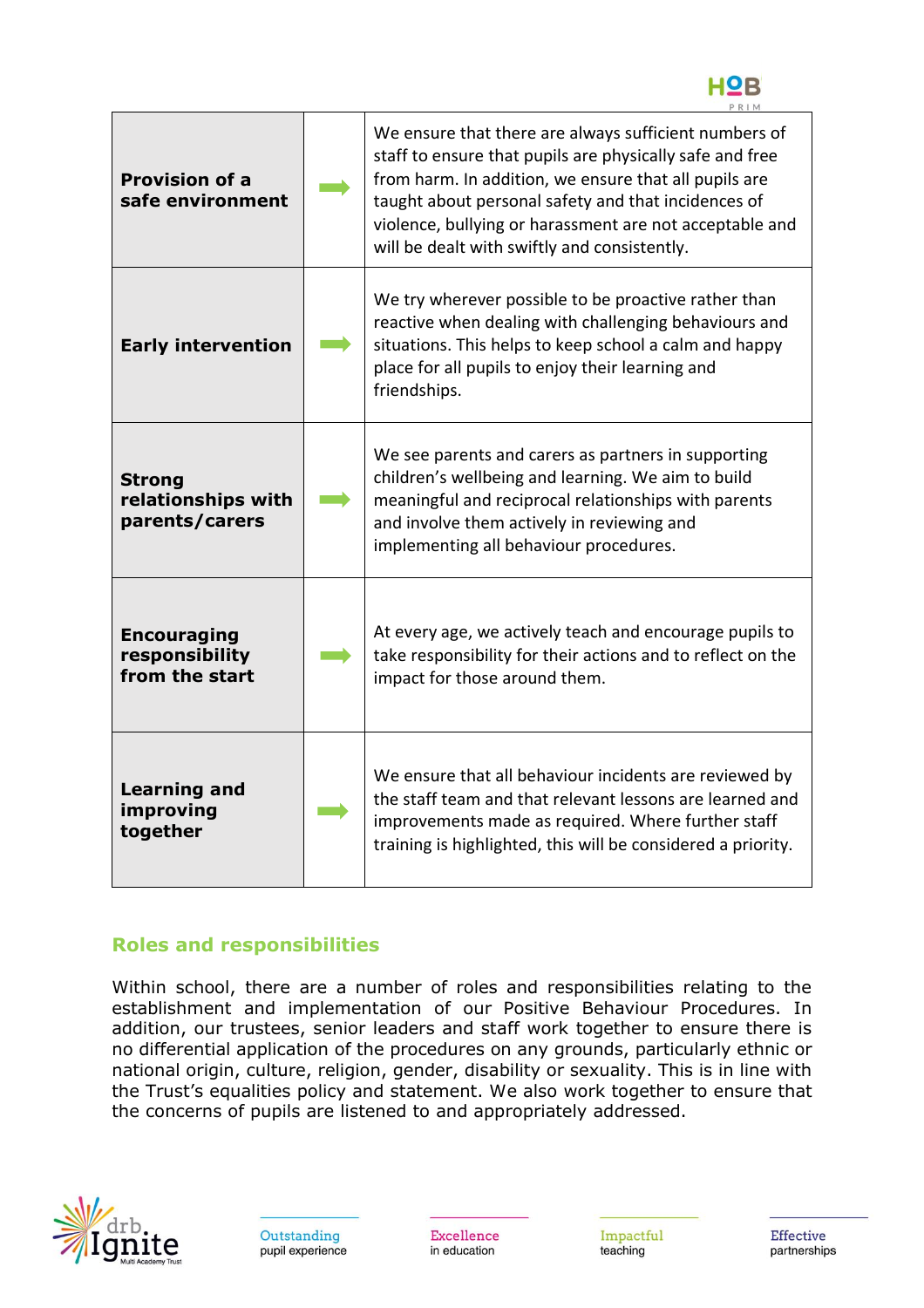

#### *Pupils*

Pupils are expected to take responsibility for their own behaviour and are made fully aware of our procedures and expectations. These are further highlighted through our Pupil and Parent Guarantees and Expectations Charter.

Pupils have a responsibility to ensure that any incidents of disruption, bullying or any form of harassment are reported to their class-teacher or a member of staff straight away.

#### *Parents/carers*

Parents and carers are responsible for the behaviour of their child both inside and outside school. We have good relationships with our parents and encourage them to work in partnership with school in maintaining high standards of behaviour. We also encourage them to raise any issues arising from the operation of our procedures.

#### *Staff*

Everyone working in school i.e. teachers, support staff and volunteers, are responsible for ensuring that our procedures are followed, and consistently and fairly applied both inside and outside school. Staff commitment to the implementation of our procedures is essential so that a safe and high-quality learning environment is created where pupils feel secure and cared for and can develop self-discipline and personal responsibility.

#### *Headteacher and senior leaders*

The Headteacher and senior leaders are responsible for the implementation and day-to-day management of the Trust's Behaviour Policy and these Positive Behaviour Procedures.

#### *Trustees and the Trust Board*

The Trust Board has responsibility for the establishment and implementation of a robust Behaviour Policy. This is kept under review in consultation with headteachers, staff and parents. The Trust Board ensures that the Policy is communicated to pupils and parents, is non-discriminatory and that expectations are clear. Trustees support the school in monitoring and maintaining high standards of behaviour and expectations at all times through these Positive Behaviour Procedures.

#### **Rewards, consequences and sanctions**

We believe that a school ethos of encouragement is central to the promotion of good learning behaviours. Rewards are one means of achieving this. They have a motivational role in helping pupils to realise that good behaviour is valued.

Integral to the system of rewards is an emphasis on praise, both informal and formal, to individuals, groups and whole classes. Sanctions are also needed to respond to instances of challenging or inappropriate behaviour.



Excellence in education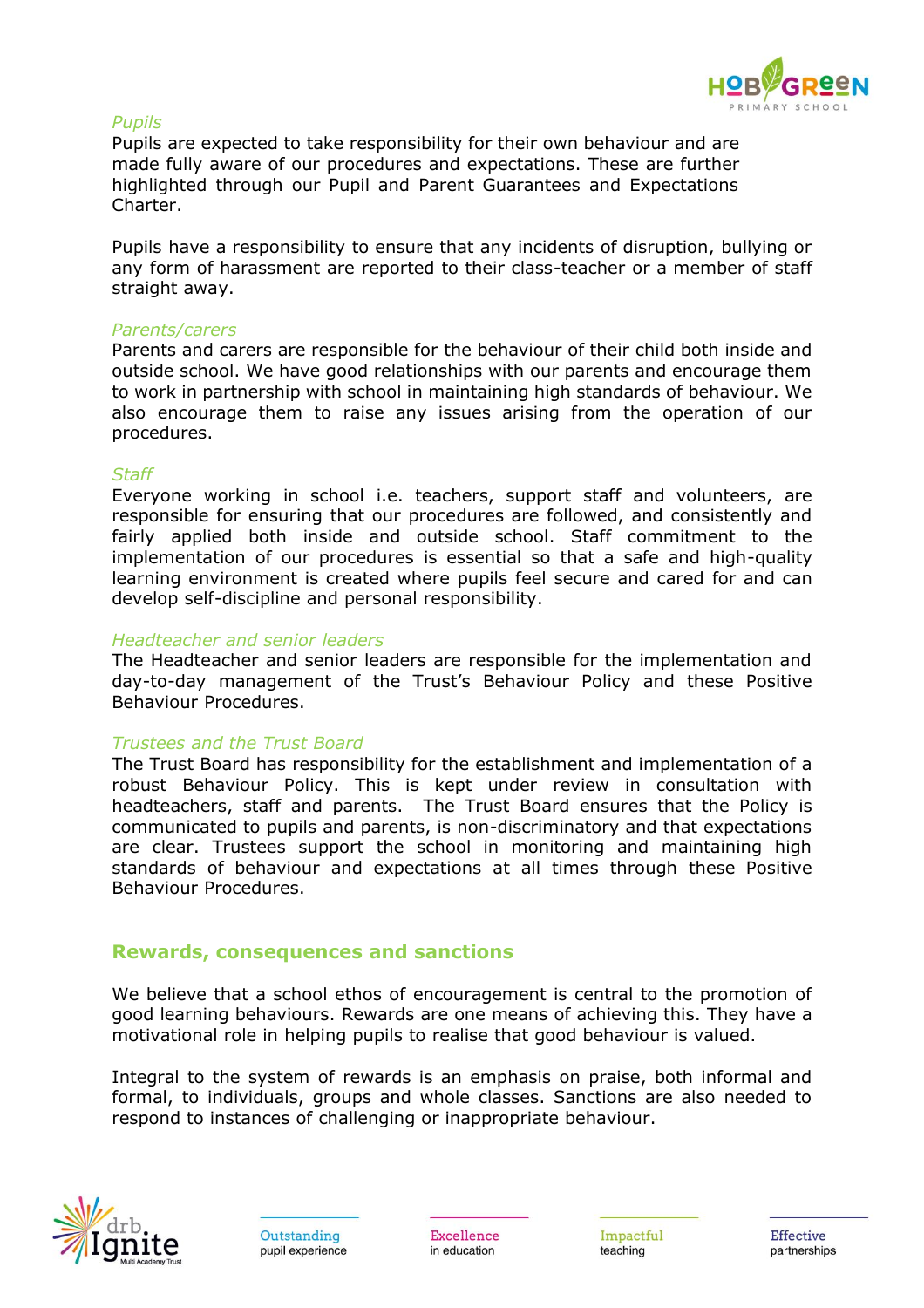

We have a structured set of age appropriate sanctions which make a clear distinction between minor and major concerns. Their use is characterised by clarity of why the sanction is being applied and what change in behaviour is required.

#### *Rewards*

## **"First attention for best conduct."**

(Dix, 2017)

We pride ourselves on the procedures we have in place at Hob Green to reward children for good behaviour. We consistently aim to draw attention to the positives and reward those who are constantly trying their best.

- Every child and staff member belongs to one of our four House Teams Oak, Willow, Ash and Beech.
- Staff congratulate all children with verbal praise and/ or stickers, continually reflecting upon the school rules and values.
- Our positive school rules and values are continually referred to and recognised by all children. These are acknowledged constantly through verbal referencing, so the children clearly understand what is expected of them.
- House points can be awarded in lessons, at break and lunchtimes in line with the school rules. These are recorded via the use of a tally chart, displayed in each class.
- Children are incentivised to accrue house points with class-based rewards as they achieve 50 (Bronze), 100 (Silver), 150 (Gold), 200 (Platinum) and 250 (Diamond) house points. A certificate is awarded in achievement assemblies to any child who has accrued one of these totals in house points.
- Children can earn house points for displaying behaviours linked to our Trust/school values. This can also include exceptional behaviour, work, effort, and attitude. Anyone can award any child a house point, regardless of which class they are in.
- To ensure children recognise the value of teamwork and working together to achieve a goal, house points are gathered and totals shared in weekly assemblies.
- Fortnightly, achievement assemblies are held, where a child from each class is nominated for an achievement certificate or a value of the month certificate.
- The value of the month certificate is presented to a child, who has gone above and beyond their way to showcase the school's monthly value.
- Every week, at least one child is nominated by their class teacher to have a "good news" text message sent home, inviting parents to ask how/ why they have displayed one of the school values.
- Value of the month tokens are distributed to children by all members of staff for showcasing examples of the school's value of the month. These tokens are brought to Achievement assemblies and shared with the rest of the school.

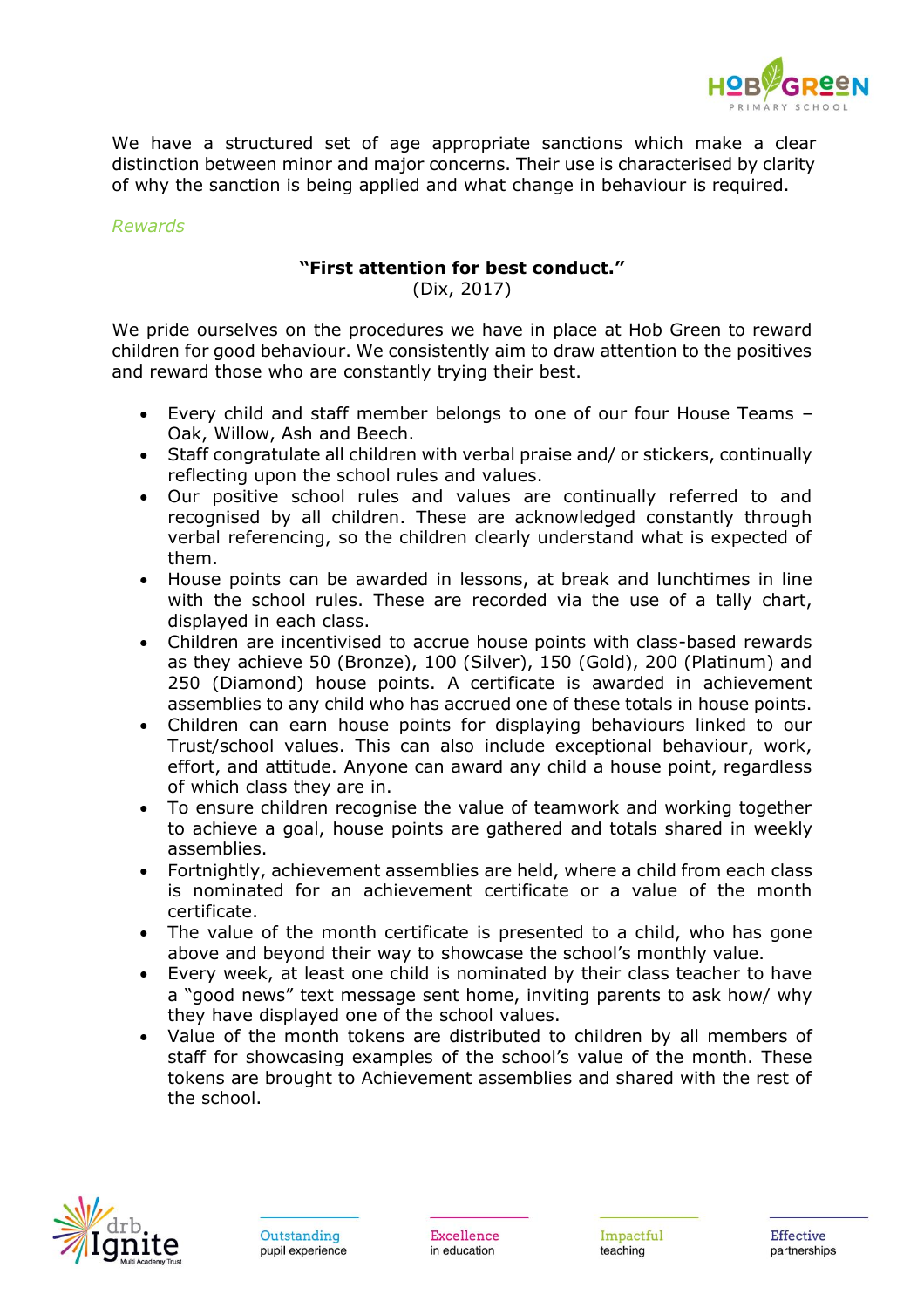

- At the end of every half term, a child will be nominated to receive the 'Headteacher Award'.
- Children are encouraged to share any extra-curricular achievements in whole school assemblies e.g. at swimming, cubs, brownies, sports clubs, etc.
- Classes can be awarded marbles for demonstrating any examples of collective good behaviour that aligns with the Trust/school rules and/or values. When the target of 30 marbles is reached, a class reward is given to all pupils. Pupils are encouraged to reach this target as quickly as possible. Classes who have reached their target of 30 marbles, will be acknowledged in Monday/ Friday assemblies. The jar is emptied and the marble collection is started again as soon class the class has reached 30 marbles.

## *Interventions*

- All children are expected to try their very best in all activities. If they do not, we may ask them to redo a task.
- Verbal reminders are given directly to children if they are not following the school rules. This should be a specific reminder that highlights the school rule that the child needs help with. For example, "I wonder if we could remember our school rule of "
- If a child needs time to reflect on their behaviour, they will receive a 'back on track' ticket. This identifies steps they need to take to get back on track to behaving in a way that aligns with the school rules. This aims to help our children understand what has gone wrong and how they can make their actions right in the future.
- At KS1, children are given a symbolised ticket to remind them of the school rule they need help with. This should be supported with a verbal reminder of how to get back on track to following the school rules.
- At KS2, children are given a 'back on track' slip, where they need to work with the teacher on specific aspects of their behaviour to help them get back on track. For upper KS2 pupils, this may be an opportunity for them to identify these steps themselves before discussing with the teacher. This can be written with or by the teacher, if necessary.
- When the teacher feels the child's behaviour has been resolved, the child is given the opportunity to post their ticket/ symbol into a 'back on track box'.
- For children who need further behaviour intervention, a short space of time out of the room may be required, whereby children take their 'back on track' tickets/ symbols to another classroom. The member of staff then helps the child restore their behaviour in this setting before sending them back to class. The areas of concern will be written on the ticket or shown through a symbol. This solution focussed approach concentrates on next steps. It does not have to be the role of the receiving teacher to find out what has happened.
- Examples of the pupil being 'back on track' should be noted and acknowledged through positive praise and by the receiving member of staff initialling the ticket/ symbol. This restorative approach is focussed upon

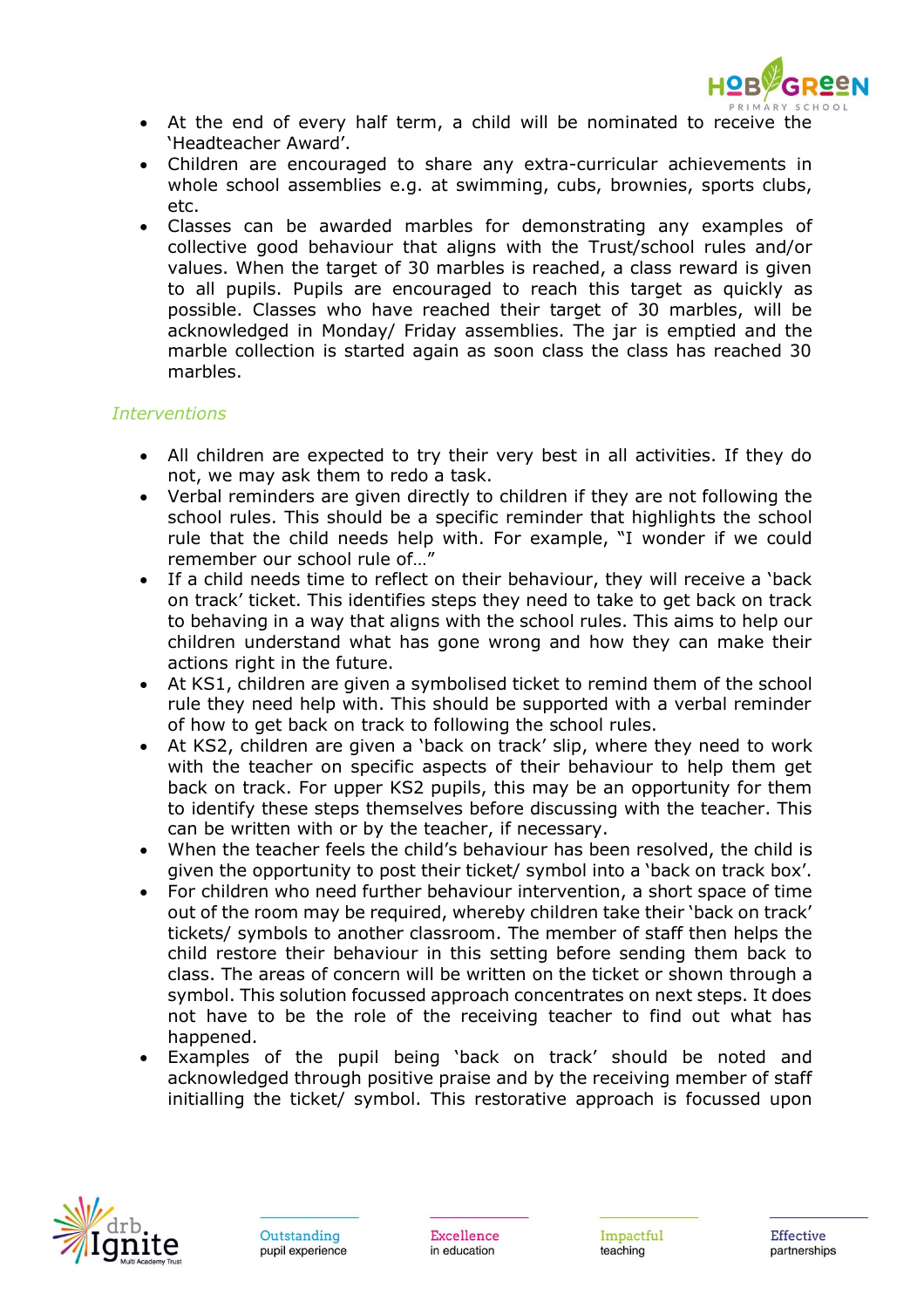

building, maintaining and repairing relationships when something has gone wrong.

- Incidents of behaviour that require a 'back on track' pass are recorded on Scholarpack.
- For children who have had three back on track cards within the space of one week, the next playtime will be used as a reflective period. This will be supervised by the child's class teacher and focuses on how the child might be helped differently. This is an opportunity for self-reflection, where the pupil can identify what they are going to try to do to adjust their behaviour.
- For children who have had six back on track cards within the space of two weeks, exchanging phone calls/ meeting with parents/carers may be necessary in order to plan a supportive way to bring about improvement.
- SLT continuously track behaviour incidents that are logged on Scholarpack.

## *Summary of Behaviour Intervention Procedures*



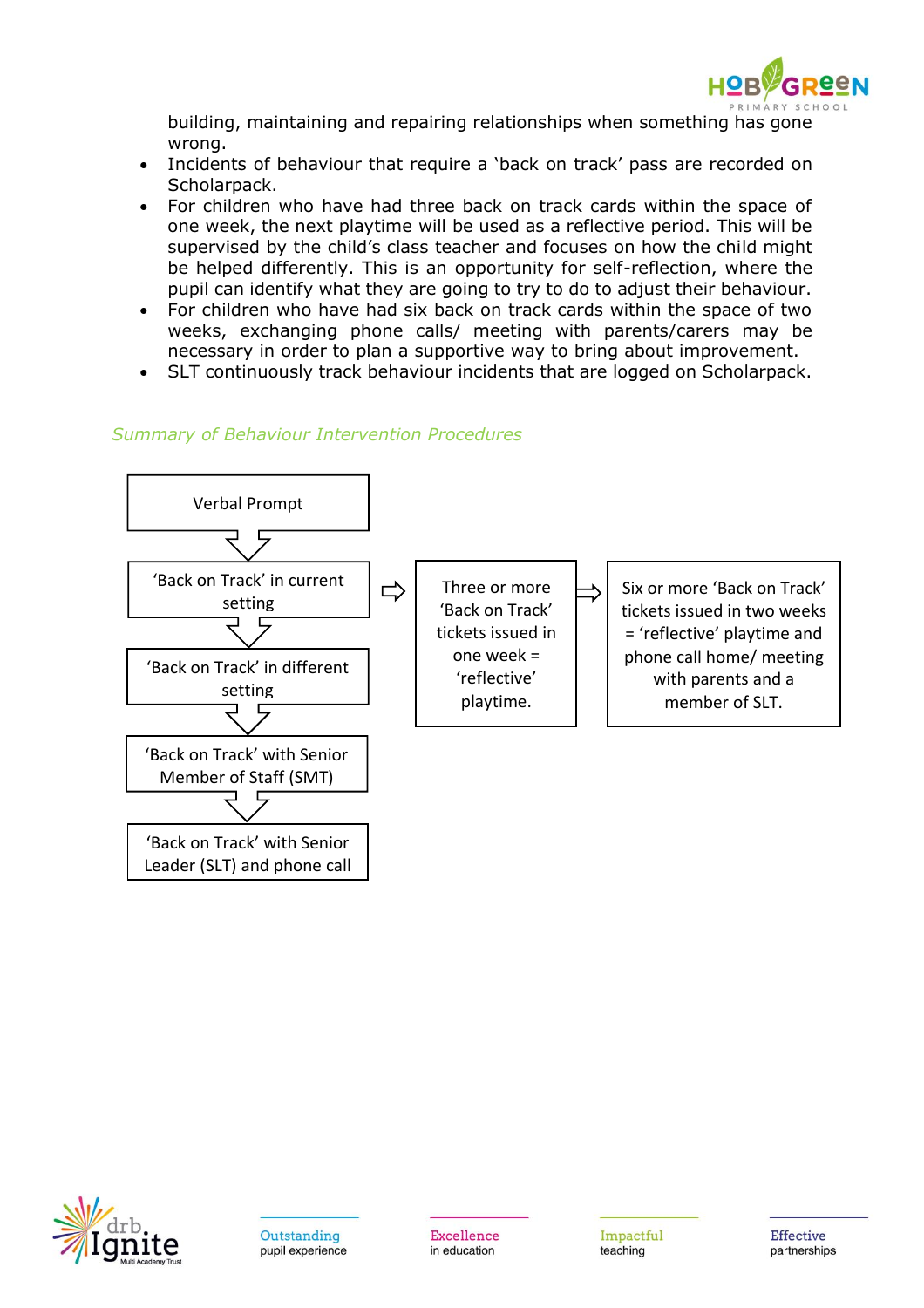

# *'Reflective' Playtimes*

Reflective playtimes are an opportunity for the child to have a safe space to think things through and the behaviours that have led to them needing further behaviour intervention. Conversations between a member of staff and a pupil can be structured in a way that promotes restorative thinking in a non-judgemental way. The following questions should be used to structure the restorative conversation:

- What happened?
- What were you thinking and feeling at the time?
- What have you thought about since?
- Who was affected?
- How were they affected?
- What do we need to do to put things right?

It is fundamental that the conversation focuses on solutions not the event that led to the pupil needing to reflect on their behaviour.

# **Exclusion**

Exclusion is extremely rare and occurs when a pupil's behaviour results in their removal from lessons for a designated period. Exclusions may be fixed term or, in very exceptional circumstances, permanent. Our school follows the Trust's Exclusion Policy and DFE Guidance on Exclusions.

#### *<https://www.gov.uk/government/publications/school-exclusion>*

We will only exclude a pupil when there is absolutely no other option to maintain a safe and secure learning environment for everyone. We will not do so without the full support of the Trust and in full consultation with parents/carers and any external agency involved with the pupil. However, the Trust will not shirk from taking appropriate action when necessary. See the Trust Exclusion Policy for further detail.

## **Bullying and peer on peer abuse**

Every pupil has the right to attend a school free from bullying/abuse. We are committed to ensuring any report of bullying/abuse is taken very seriously:

- If bullying/abuse is suspected or reported, the incident will be dealt with immediately by the member of staff who has been approached, passing it to a more senior member of staff as appropriate.
- The member of staff dealing with the incident will direct colleagues or will themselves conduct interviews and gather evidence about the incident and will then make an informed decision about the best course of action.
- Senior leaders will be kept informed at all times.